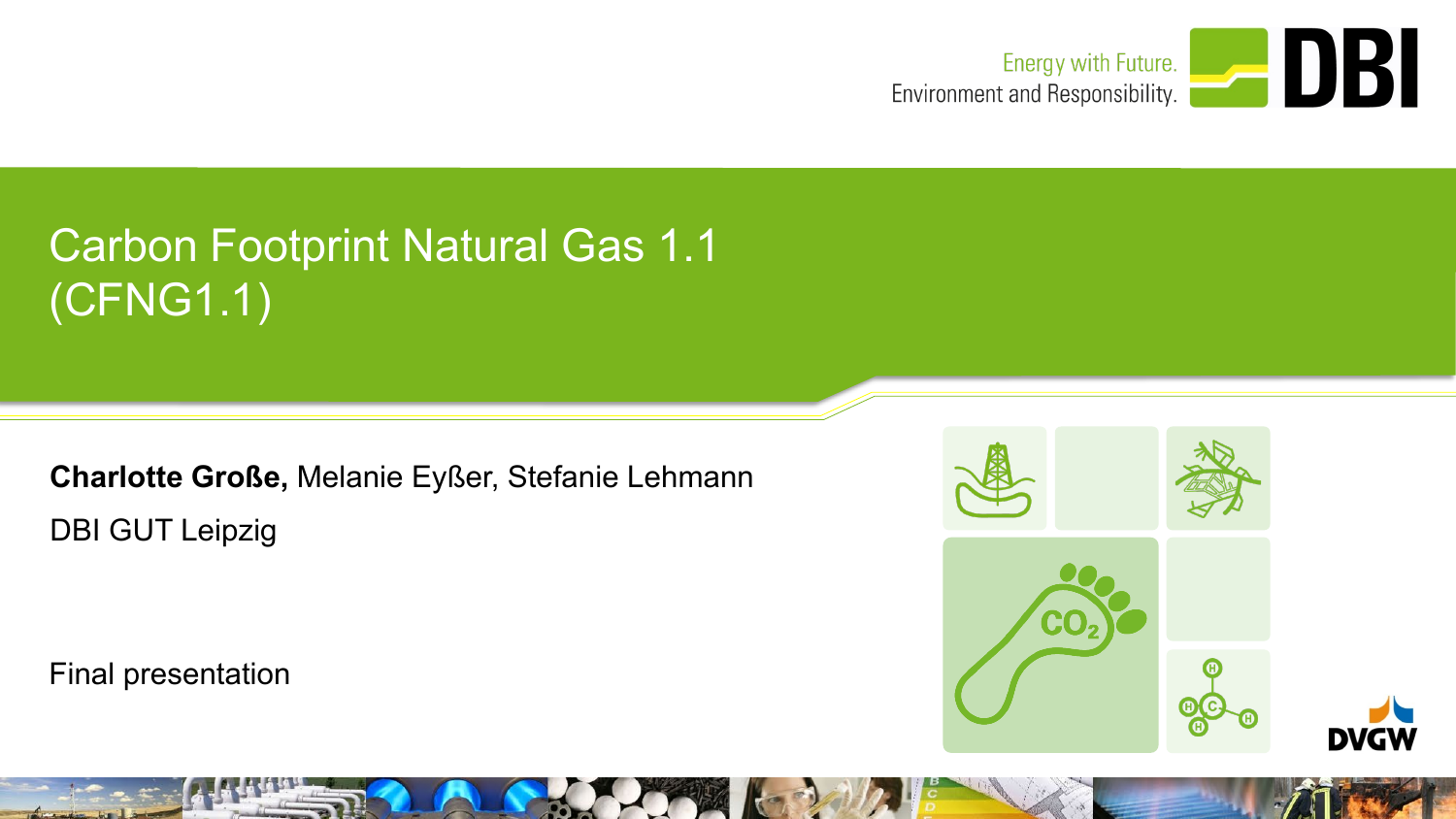#### Motivation and goal of the study



- **Motivation**: Update of the study "Critical Evaluation of Default Values for the GHG Emissions of the Natural Gas Supply Chain" from 2016, which evaluates the years 2012 - 2014 by using data from 2015 - 2018
- **Goal:** Calculation of the Carbon Footprint (= measure of the impact of greenhouse gases on climate change based on life cycle assessment, expressed as CO2-equivalents) of natural gas, distributed in Central Europe (CE) or Germany in 2015 – 2018 (DE)
	- In accordance with the standards DIN EN ISO 14040, 14044 and 14067
- The results should be used as solid, scientific basis for the communication with members, stakeholders and the politics of the association for greenhouse gas emissions of natural gas

|                                                                                                                                     | Energy with Future.<br>GUT<br>Environment and Responsibility.<br>Gas- und Umwelttechnik GmbF                                    |  |  |  |  |
|-------------------------------------------------------------------------------------------------------------------------------------|---------------------------------------------------------------------------------------------------------------------------------|--|--|--|--|
| <b>FINAL REPORT</b><br><b>Critical Evaluation of Default Values for the GHG</b><br><b>Emissions of the Natural Gas Supply Chain</b> |                                                                                                                                 |  |  |  |  |
| Principal:                                                                                                                          | <b>Zukunft ERDGAS</b><br>Dr. Timm Kehler                                                                                        |  |  |  |  |
|                                                                                                                                     | Dr. Norbert Azuma-Dicke<br><b>Verena Friedl</b><br>Neustädtische Kirchstraße 8<br>D-10117 Berlin                                |  |  |  |  |
| Agent:                                                                                                                              | <b>DBI Gas- und Umwelttechnik GmbH</b><br>Department: Gas Grids/ Gas Facilities<br>Karl-Heine-Straße 109/111<br>D-04229 Leipzig |  |  |  |  |
| <b>Performing Persons:</b>                                                                                                          | Gert Müller-Syring<br>Tel.:<br>+49 341 24571-29<br>Fax:<br>+49 341 24571-37<br>E-Mail:<br>gert.mueller-syring@dbi-gruppe.de     |  |  |  |  |
|                                                                                                                                     | Charlotte Große<br>Tel.:<br>+49 341 24571-49<br>E-Mail:<br>charlotte.grosse@dbi-gruppe.de                                       |  |  |  |  |
|                                                                                                                                     | <b>Josephine Glandien</b><br>Tel.:<br>+49 341 24571-80<br>E-Mail:<br>josephine.glandien@dbi-gruppe.de                           |  |  |  |  |
|                                                                                                                                     | <b>Melanie Evßer</b><br>+49 341 24571-80<br>Tel.:<br>E-Mail:<br>melanie.eysser@dbi-gruppe.de                                    |  |  |  |  |
| <b>Project Duration:</b>                                                                                                            | 30-05-2016 until 15-12-2016                                                                                                     |  |  |  |  |
| <b>Report Period:</b><br>Leipzig, 15-12-2016                                                                                        | 01-09-2016 until 15-12-2016                                                                                                     |  |  |  |  |
|                                                                                                                                     | <b>Charlotte Große</b><br>Gert Müller-Syring                                                                                    |  |  |  |  |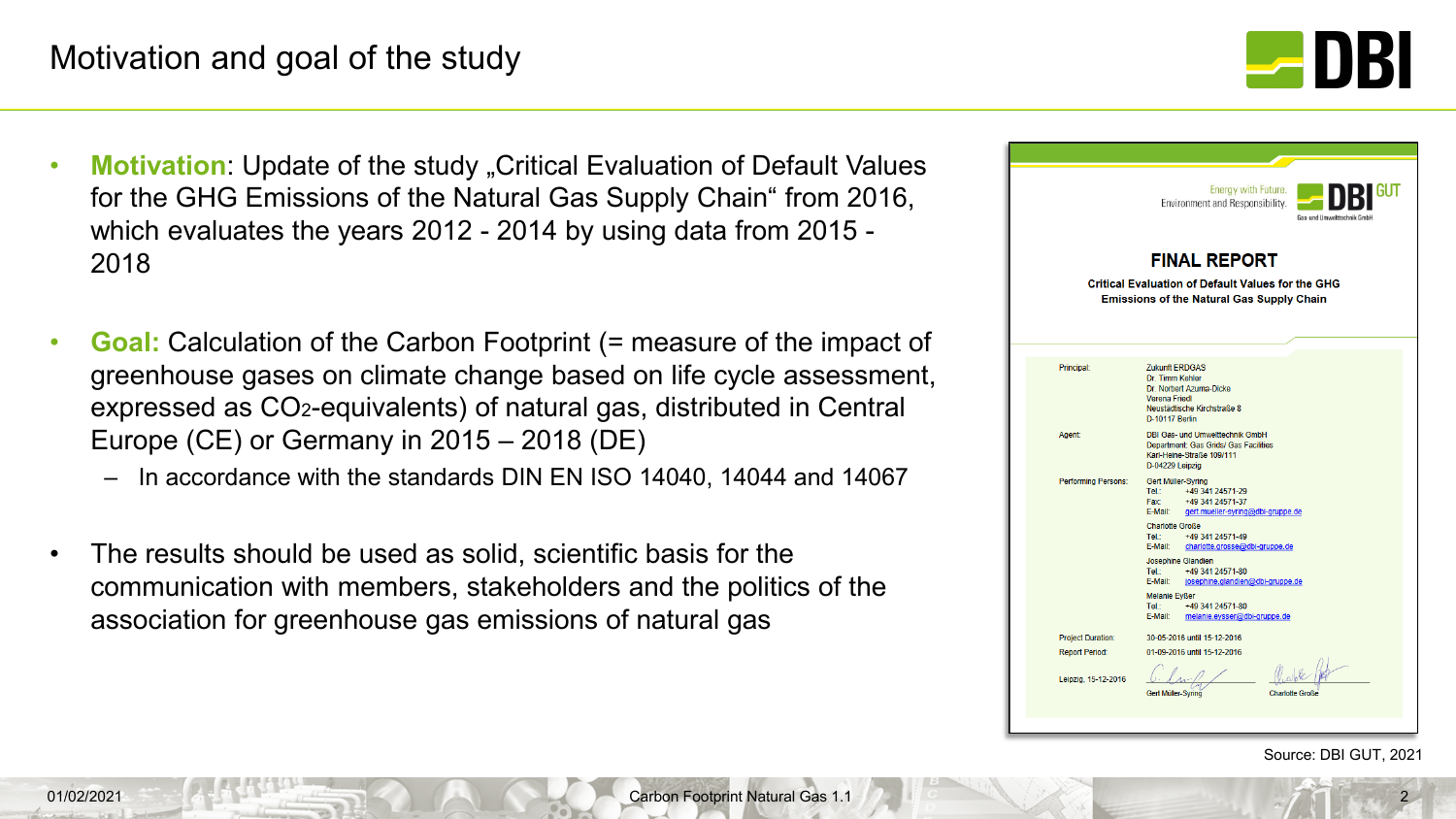

- Focus of the analysis is the **region Central Europe or Germany** and their relevant supplier countries (**The Netherlands, Norway, Russia**)
- **Product System:**
	- Gas production/processing
	- Transport and storage outside and inside CE/DE
	- Distribution in CE/DE
- For LNG (as part of the supply structure) no new data is collected, but the state of the NGVA study from 2017 is used



Source: DBI GUT, 2021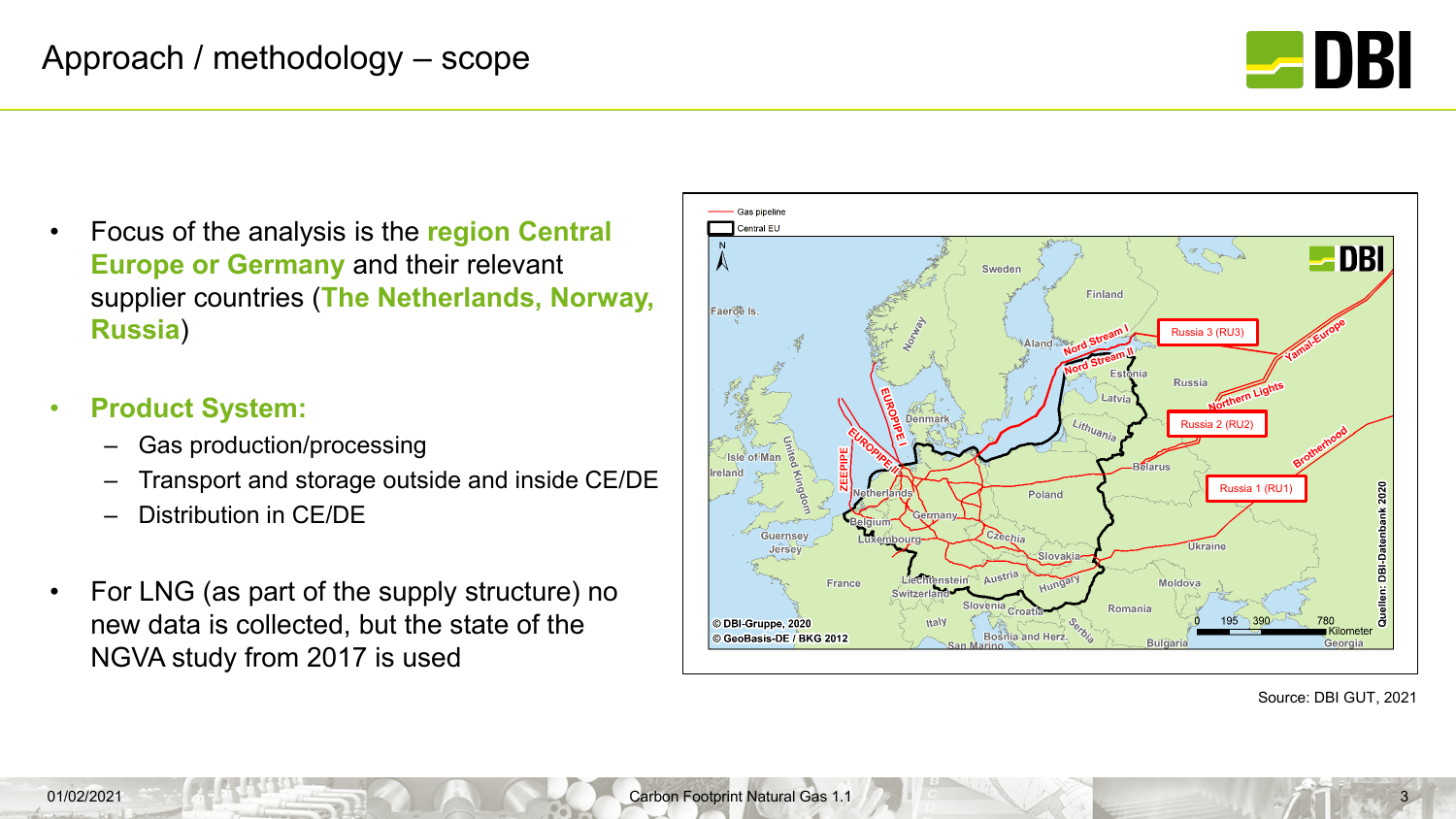

- The CF is calculated with a professional **life-cycle-assessment-software** (**GaB**i from Thinkstep/Sphera)
- An import route (CF from natural gas, which is produced in Norway and distributed in CE) is inserted in the GaBi model to show, which **differences are given through a different model**. The difference is **< 5 %**, which is due to different data for electricity mixes and some default values (e.g. emission factor of gas CHP)
- Considered product: **Natural gas distributed in Central Europe or Germany**
- Functional unit: 1 GJ (NCV) natural gas, distributed in Central Europe or Germany
- Impact assessment of climate change in accordance with DIN EN ISO 14067 with global warming potential over 100 years with help of the values that are used for the UNFCCC reporting (4<sup>th</sup> Assessment Report of IPCC, e.g.  $GWP_{100}CH_{4}=25$ )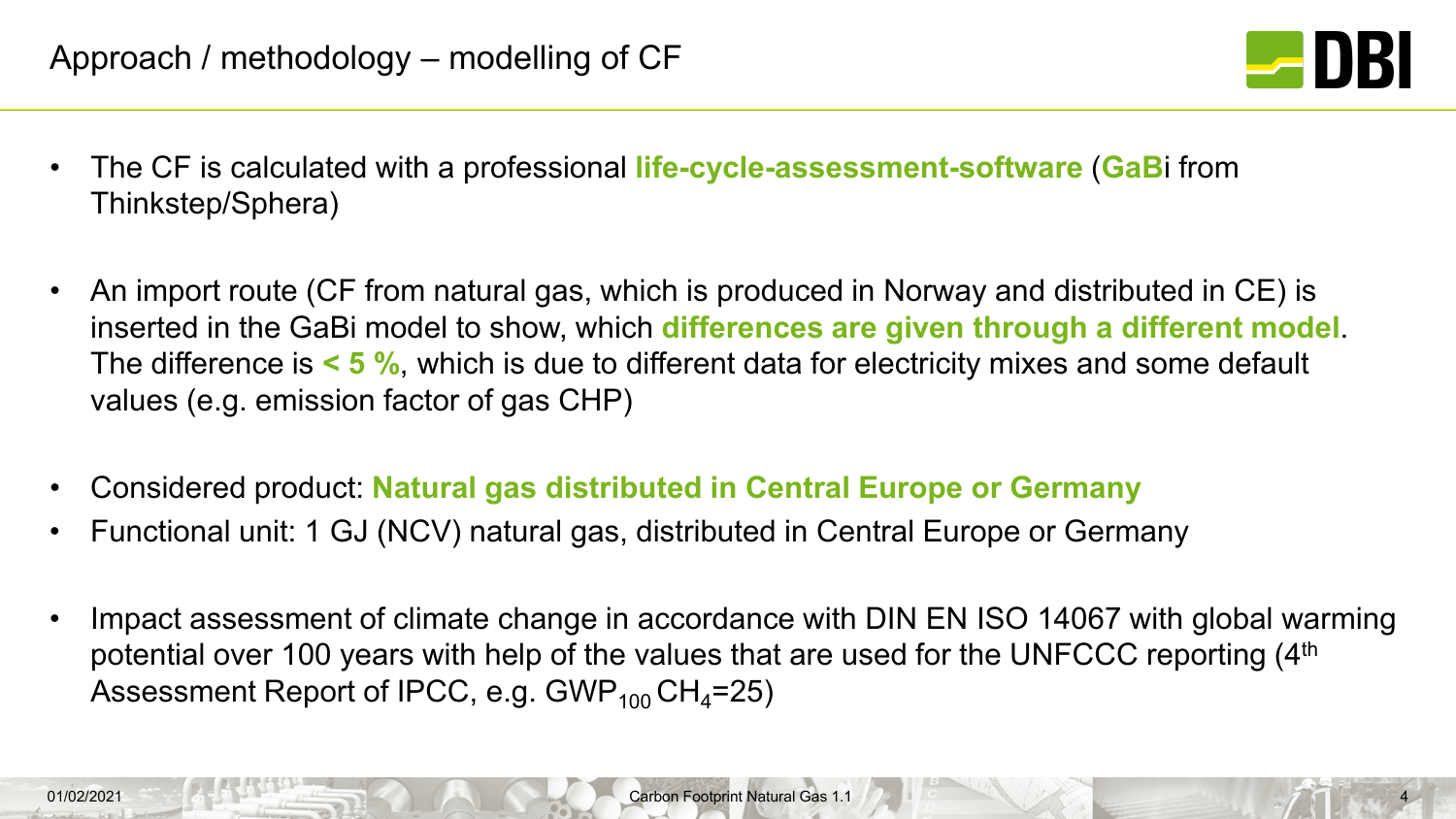

- Data collection focused on the natural gas production countries Norway and Russia, which have a huge impact on the results
- Furthermore, update of statistical data about the Netherlands and Germany
- Additional data collected from the Ukrainian operator TSOUA about the Ukrainian transport grid

| <b>Country</b>         | <b>Production</b>                                                 | <b>Processing</b> | <b>Transport to</b><br><b>CE</b> | <b>Transmission</b><br>in CE | <b>Distribution</b><br>in CE |  |
|------------------------|-------------------------------------------------------------------|-------------------|----------------------------------|------------------------------|------------------------------|--|
| Austria                |                                                                   |                   |                                  |                              |                              |  |
| <b>Belarus</b>         |                                                                   |                   |                                  |                              |                              |  |
| <b>Belgium</b>         |                                                                   |                   |                                  |                              |                              |  |
| <b>Czech Republic</b>  |                                                                   |                   |                                  |                              |                              |  |
| Germany                |                                                                   |                   |                                  |                              |                              |  |
| Estonia                |                                                                   |                   |                                  |                              |                              |  |
| Latvia                 |                                                                   |                   |                                  |                              |                              |  |
| Lithuania              |                                                                   |                   |                                  |                              |                              |  |
| Luxembourg             |                                                                   |                   |                                  |                              |                              |  |
| <b>Hungary</b>         |                                                                   |                   |                                  |                              |                              |  |
| <b>The Netherlands</b> |                                                                   |                   |                                  |                              |                              |  |
| Norway                 |                                                                   |                   |                                  |                              |                              |  |
| Poland                 |                                                                   |                   |                                  |                              |                              |  |
| <b>Russia</b>          |                                                                   |                   |                                  |                              |                              |  |
| Slovakia               |                                                                   |                   |                                  |                              |                              |  |
| <b>UK</b>              |                                                                   |                   |                                  |                              |                              |  |
| <b>Ukraine</b>         |                                                                   |                   |                                  |                              |                              |  |
|                        |                                                                   |                   |                                  |                              |                              |  |
|                        | Updated data available and used for this study                    |                   |                                  |                              |                              |  |
|                        | No updated data available - data from the previous study was used |                   |                                  |                              |                              |  |
|                        | Process step not existing                                         |                   |                                  |                              |                              |  |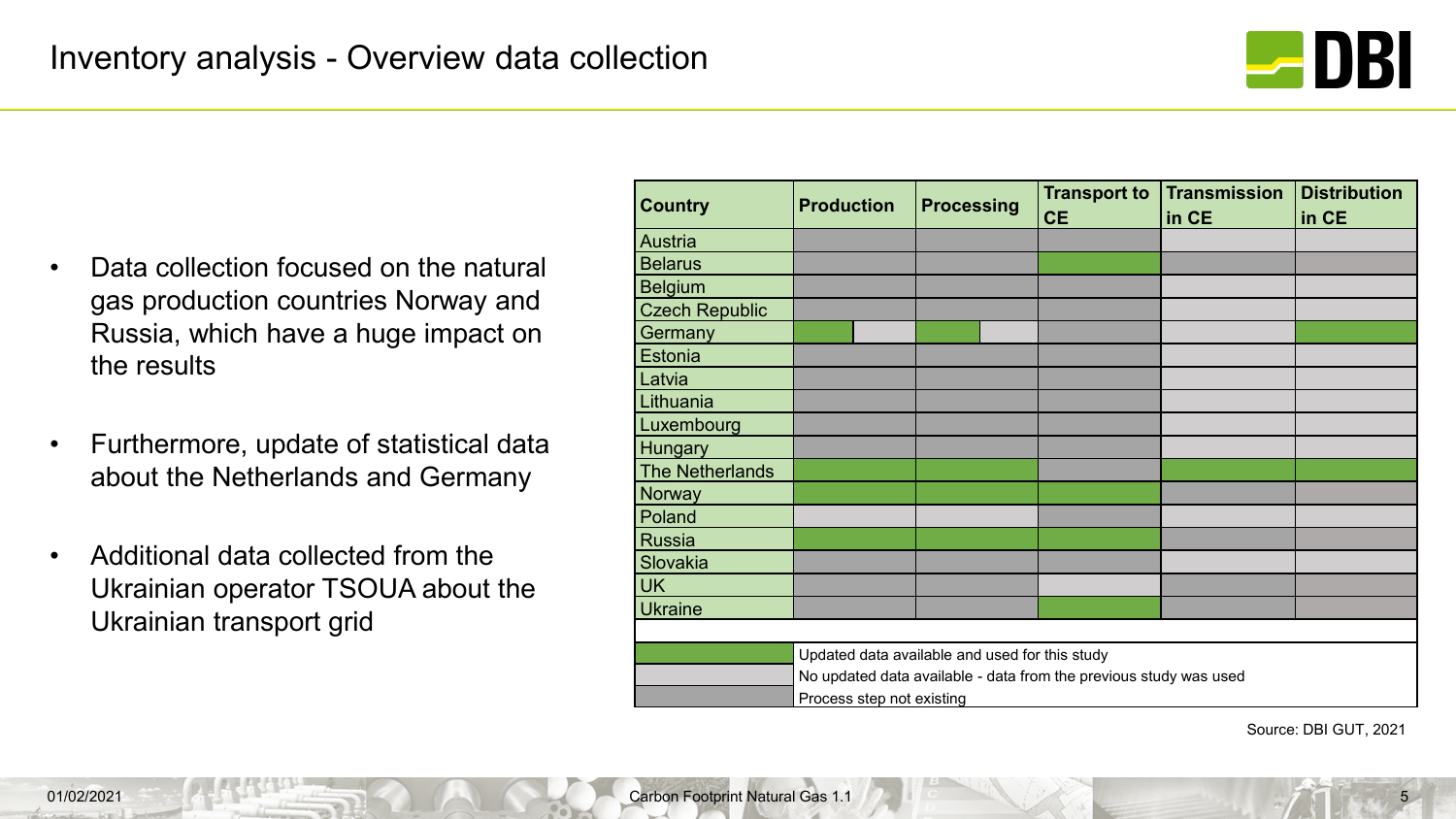

- Carbon Footprint of natural gas distributed in Central Europe in 2018: **7,722 gCO<sub>2</sub>e/GJ (NCV)** or 28 gCO<sub>2</sub>e/kWh (NCV)
- Regarding greenhouse gases,  $CO<sub>2</sub>$  has the largest share of the result (approx. 65%), followed by  $CH<sub>4</sub>$  (approx. 33%)
- Regarding process steps, transport and storage outside CE have the largest share (approx. 45%) of the result, followed by the production (approx. 27%)

7,722 7,722 285 78 1,846 1.893  $CO<sub>2</sub>$ 2.764 5,069 Transport. 174 Storage and ■ Other Distribution in CE **Production** 3.528  $\Box$  CO<sub>2</sub> ■ Transport and 215 Storage outside  $CH4$ Processing **CE** Processing ■ Transport and 748  $192$  $CH<sub>A</sub>$ Storage outside CE 1,603 ■ Transport, Storage **Production** 2,575 and Distribution in 2,108 **CE**  $B<sub>DB</sub>$ Carbon Footprint by gas and stage Carbon Footprint by gas Carbon Footprint by stage  $[gCO<sub>2</sub>e/GJ (NCV)]$  $[gCO<sub>2</sub>e/GJ (NCV)]$  $[gCO<sub>2</sub>e/GJ (NCV)]$ 

#### **Carbon Footprint of Natural Gas distributed in Central Europe (2018)**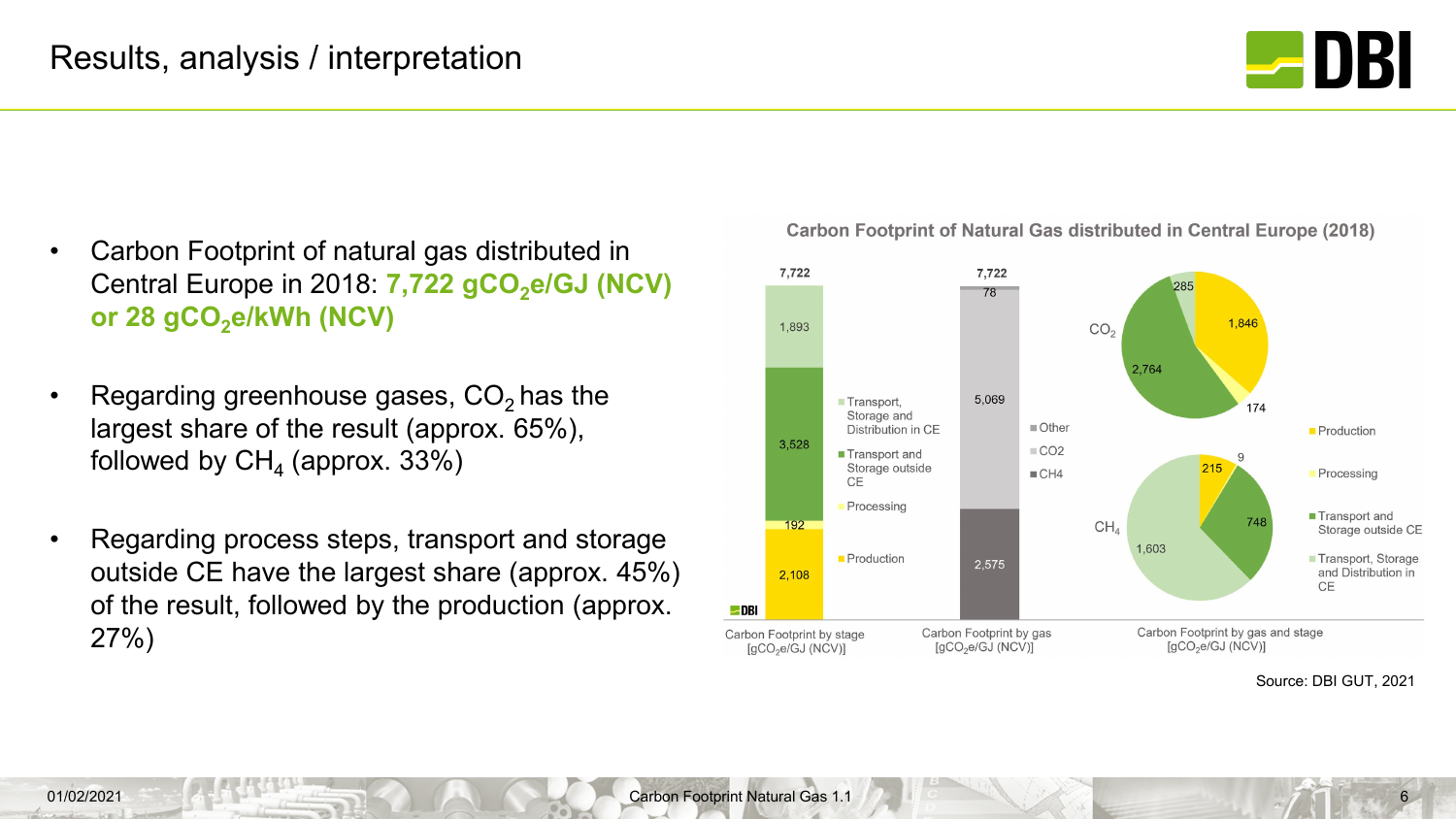

• Carbon Footprint of natural gas distributed in **Central Europe:**

|                                           | 2015  | 2016  | 2017  | 2018  |
|-------------------------------------------|-------|-------|-------|-------|
| Production                                | 2,014 | 1,906 | 1,975 | 2,108 |
| Processing                                | 242   | 234   | 224   | 192   |
| Transport and Storage outside CE          | 2,581 | 2,895 | 3,246 | 3,528 |
| Transport, Storage and Distribution in CE | 1,907 | 1,871 | 1,854 | 1,893 |
| Total [gCO2e/GJ]                          | 6.745 | 6,906 | 7,298 | 7,722 |
| Total [gCO2e/kWh]                         | 24    | 25    | 26    | 28    |

Source: DBI GUT, 2021

• Carbon Footprint of natural gas distributed in **Germany:**

|                                            | 2015            | 2016       | 2017       | 2018  |
|--------------------------------------------|-----------------|------------|------------|-------|
| Production                                 | 1.621           | 1,572      | 1,619      | 1,623 |
| Processing                                 | <b>289</b>      | <b>296</b> | <b>260</b> | 239   |
| Transport and Storage outside GER          | 2.710           | 3.137      | 3,607      | 3,853 |
| Transport, Storage and Distribution in GER | 932             | 874        | 857        | 877   |
| Total [gCO2e/GJ]                           | 5,552           | 5,879      | 6,343      | 6,592 |
| Total [gCO2e/kWh]                          | 20 <sub>l</sub> | 21         | 23         | 24    |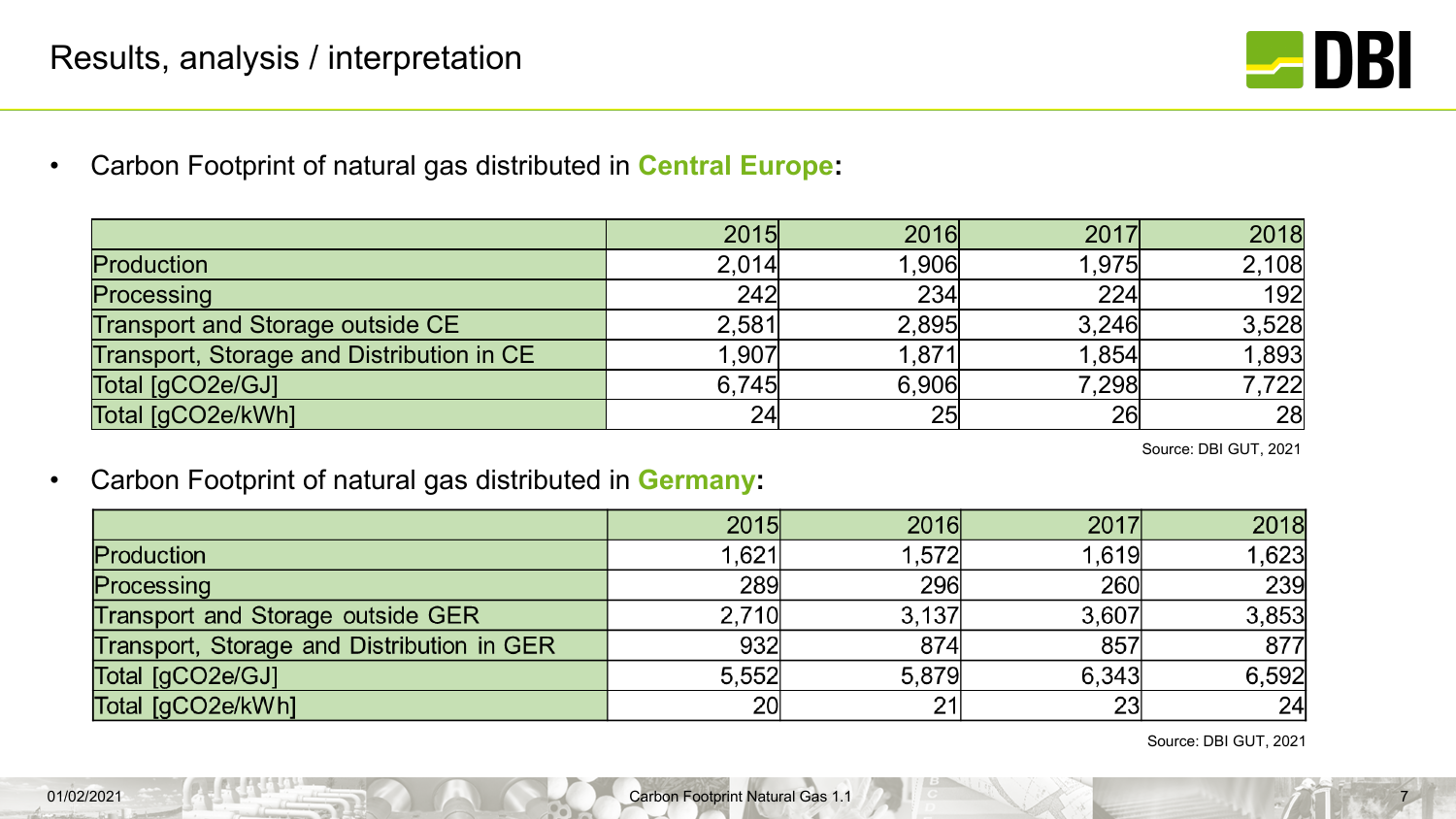

• Carbon Footprint of natural gas distributed in Central Europe **divided into Greenhouse Gases in gCO2e/kWh (NCV)**



**Carbon Footprint von Erdgas verteilt in Zentral-Europa nach Treibhausgasen**

Source: DBI GUT, 2021

• **Methane losses** amount to **0.5 % (0.3 %)** related to the gas distributed in CE (DE) in 2018.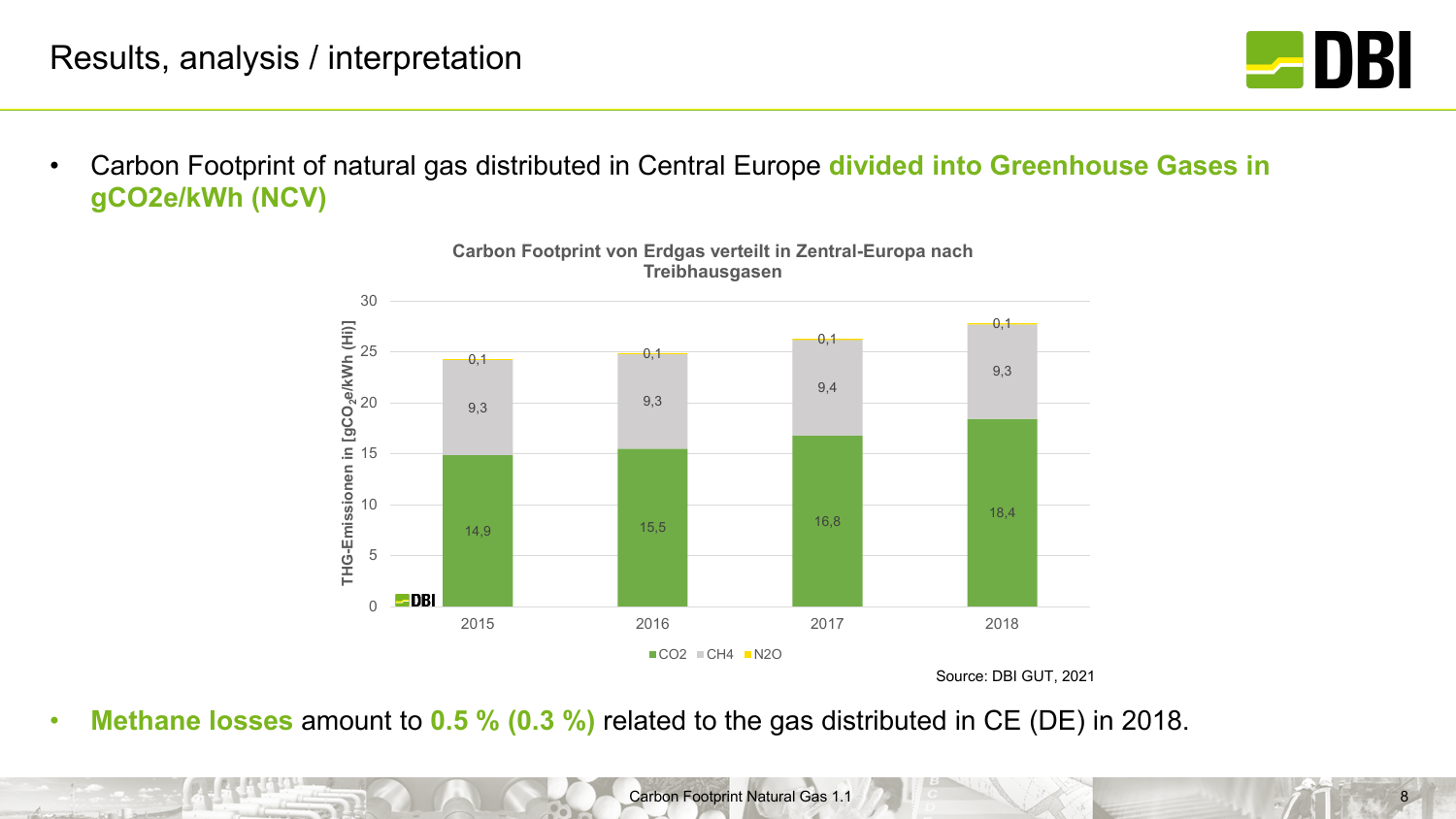

• Carbon Footprint of natural gas distributed in CE 2018, allocated **by producer country, lifecycle phase and GHG**

> the Netherlands Russia Germany Norway 12,000 10,388 Carbon Footprint [gCO<sub>2</sub>e/GJ (NCV)]<br>Carbon Footprint [gCO<sub>2</sub>e/GJ (NCV)]<br>2,000  $-51$ 9,305 1,893 444 1,893 6,995 3,683 4,526 7,056 7,325 3,928  $210$ 36 1,893 2,426 1,893  $\frac{73}{241}$ 2,186  $\frac{262}{108}$ 3.729 3,342 2,319 1,890 1.805 1.706  $\blacksquare$ DBI 1,665 1,170  $\Omega$ by gas by gas by stage by stage by stage by gas by stage by gas

Carbon Footprint of Natural Gas distributed in Central Europe by **Producer Country (2018)** 

■ Processing ■ Transport and Storage outside CE ■ Transport, Storage and Distribution in CE ■ CH4 ■ CO2 ■ Other GHG ■ Production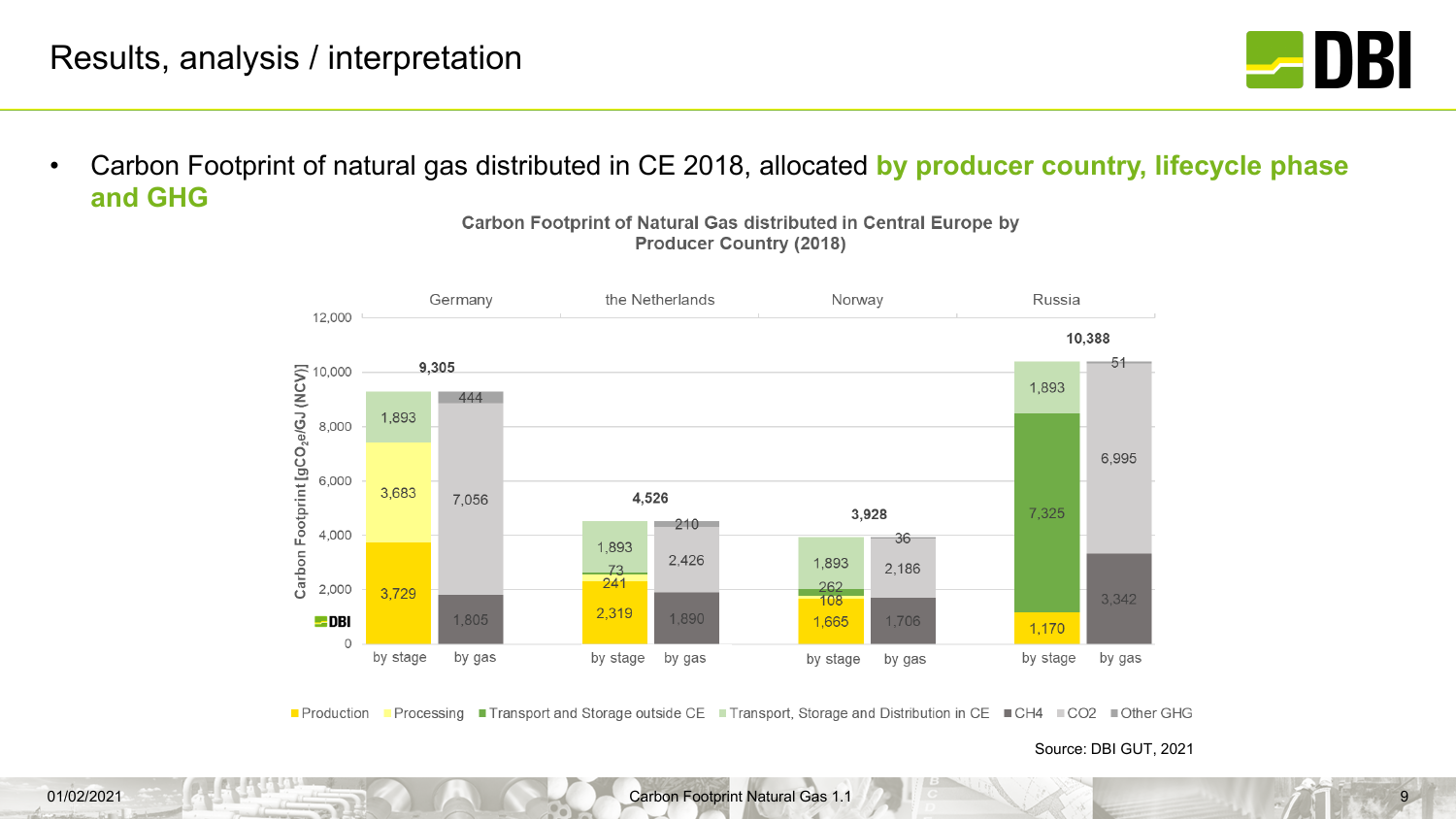

• Differences between **Russian Streams**: the CF of the Northern Corridor (with Nord Stream as offshore pipeline) is about 13 % lower than the CF of the two other Russian corridors



Carbon Footprint of Natural Gas distributed in CE 2018 by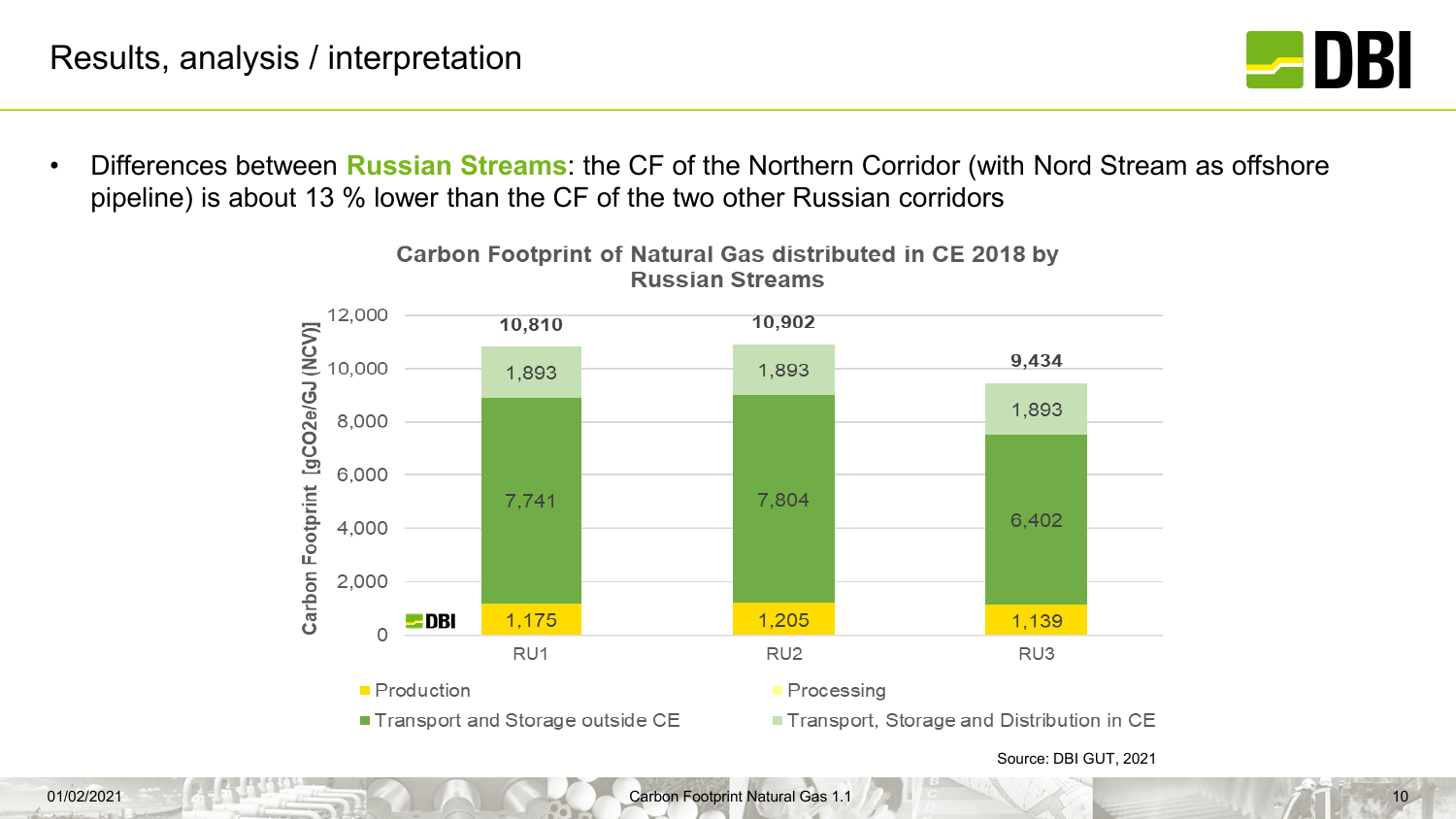Kansas Links



• The **methane emissions** of natural gas distributed in Central Europe **decreased slightly** in all considered producing countries **between 2015 and 2018**

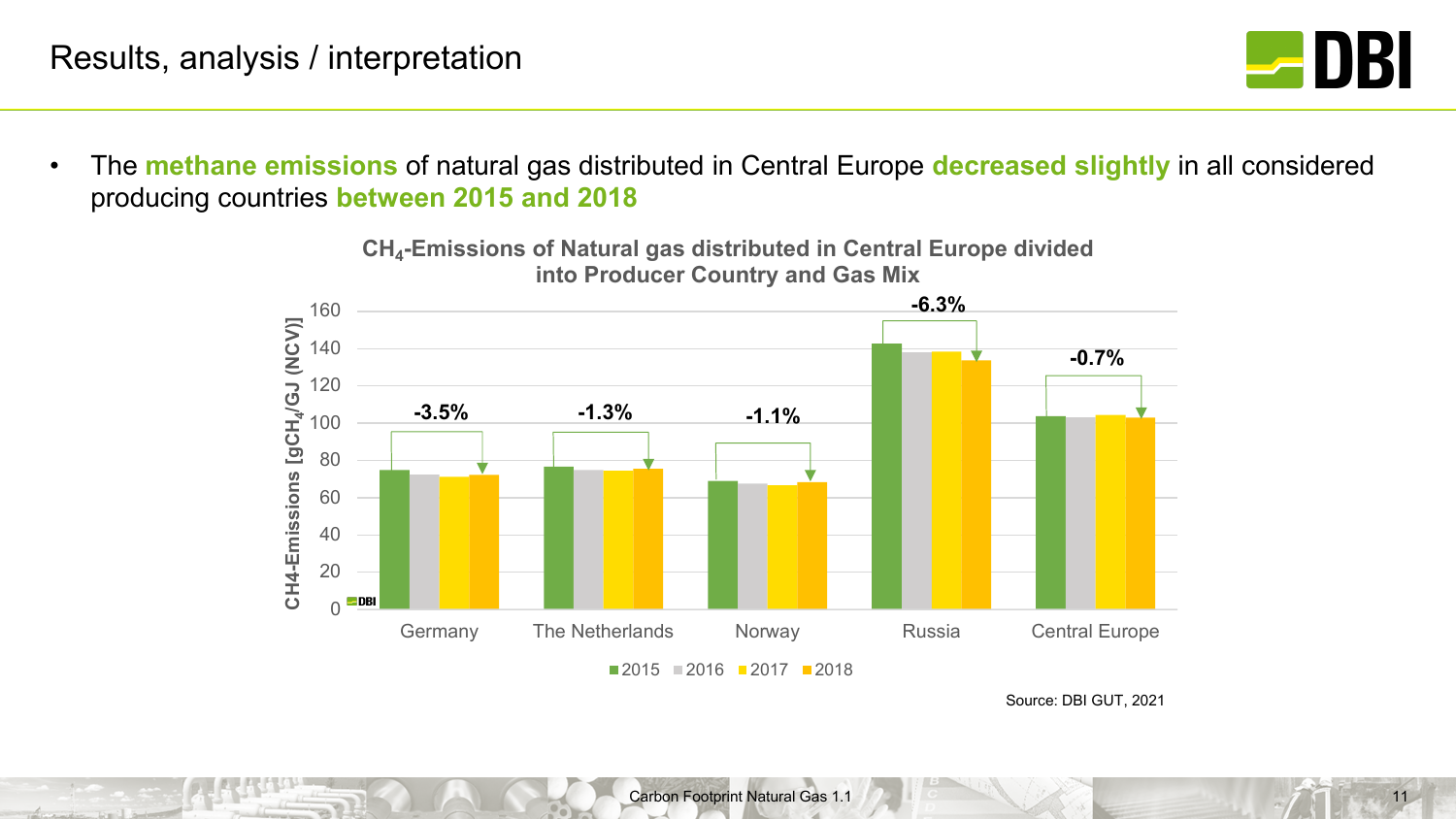

- Identified data gaps:
	- Drilling for production
	- Energy consumption of gas storage
	- Biogas injection plants
	- Energy consumption of distribution of natural gas (e.g. preheating)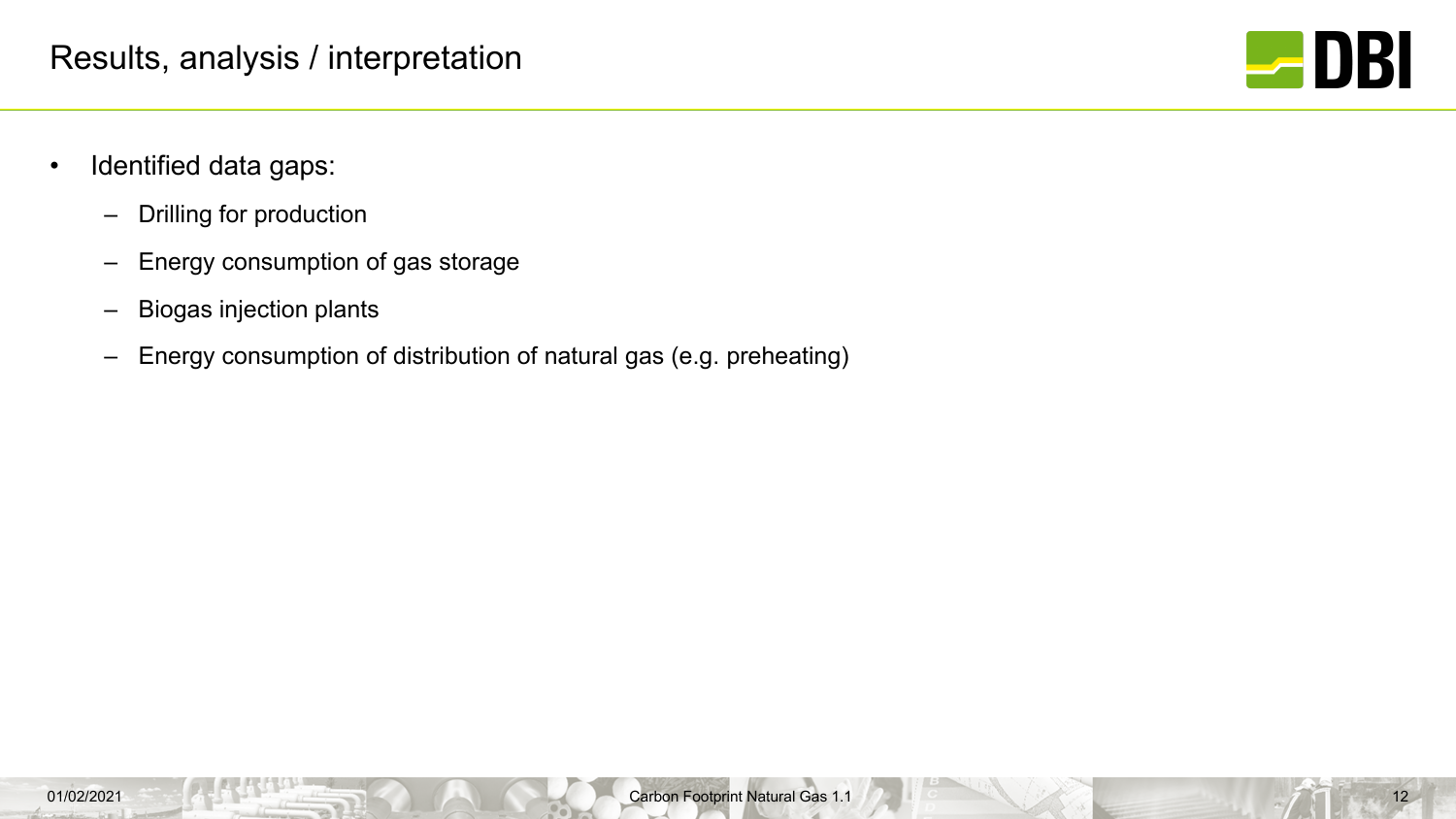



- The calculated Carbon Footprint of natural gas distributed in **Central Europe** in 2018 is: **7,722 gCO<sub>2</sub>e/GJ (NCV)** or 28 gCO<sub>2</sub>e/kWh (NCV).
- The calculated Carbon Footprint of natural gas distributed in Germany in 2018 is: 6,592 gCO<sub>2</sub>e/GJ (NCV) or **24 gCO2e/kWh (NCV).**
- The difference between the two regions is caused by **different supply structures** and also by divergent parameters for energy demand and gas losses during transport, storage and distribution in Central Europe or Germany.
- **Methane losses amount to 0.5 % (0.3 %)** related to the gas distributed in CE (DE) in 2018.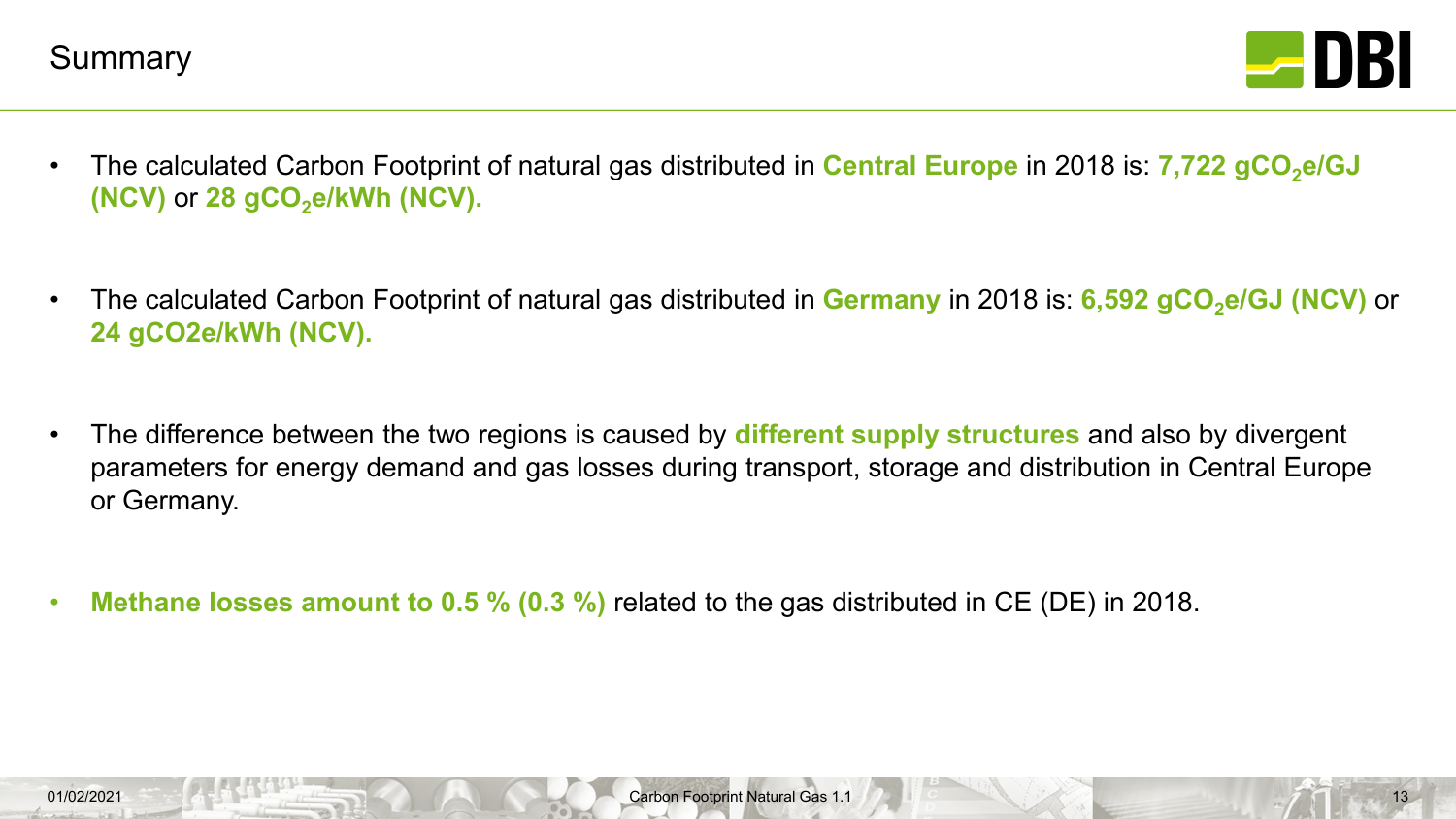

- **The specific methane emissions decreased in all considered production countries.** Since proportionally more gas was imported from Russia, which has higher specific methane emissions than Norwegian or Dutch gas, **methane emissions in the CE region have remained more or less stable.**
- At the same time  $CO<sub>2</sub>$ -Emissions increased due to higher energy demand of the gas production in several countries
- The **Carbon Footprint increased from 2015 to 2018 by approx. 14% in CE and approx. 19% in DE**, but it is slightly lower that the 2014 CF calculated in the previous study (7,939 gCO<sub>2</sub>e/GJ (NCV) or 29 gCO<sub>2</sub>e/kWh (NCV) regarding CE and 7,050 gCO<sub>2</sub>e/GJ (NCV) or 25 gCO<sub>2</sub>e/kWh (NCV) regarding DE).
- In comparison with the previous study, **data is updated** (especially for Norway and Ukraine), but there are still data gaps, and assumptions were made that should be addressed in future studies (e.g. drilling).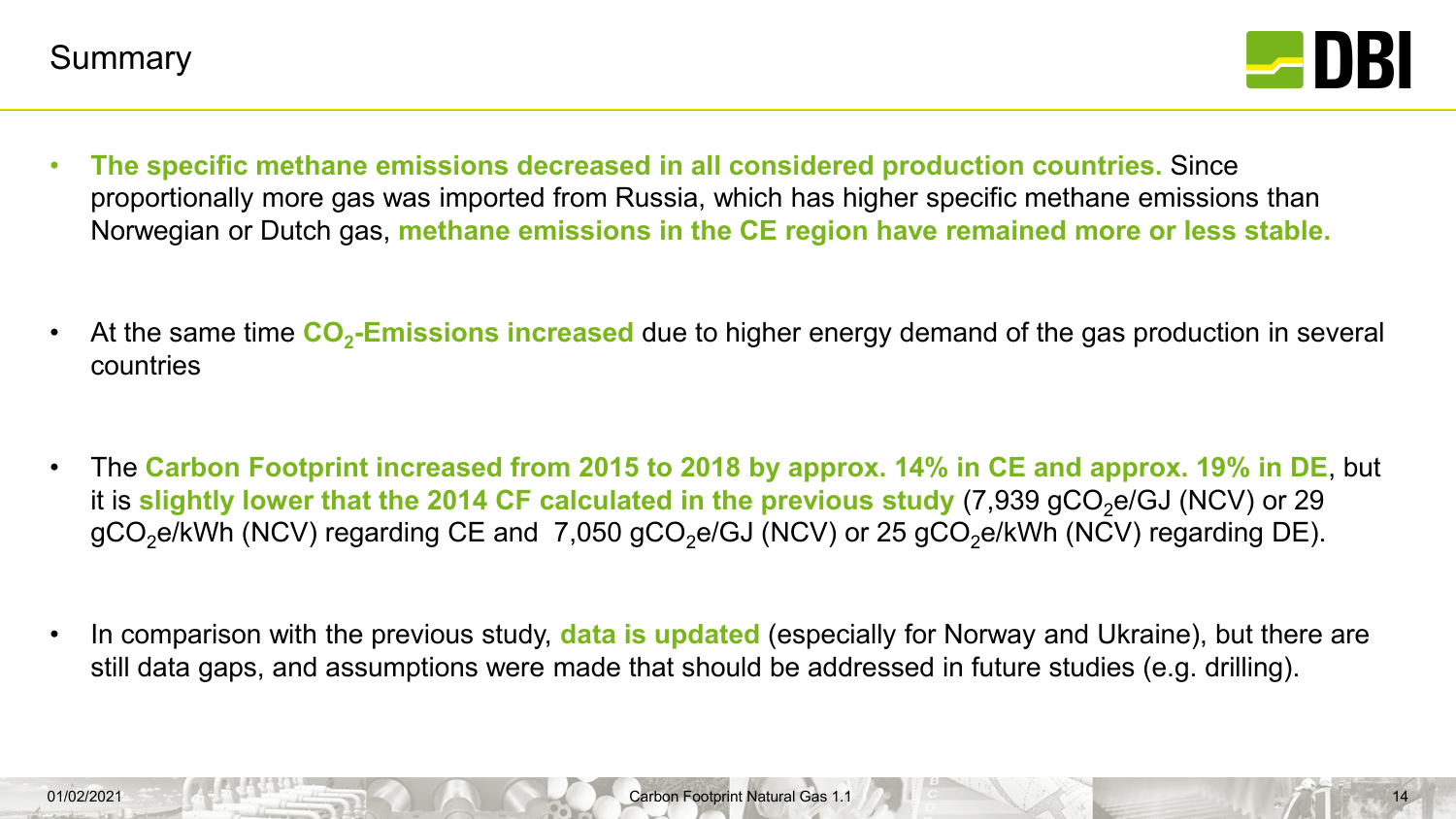

## Thank you very much for your attention!

# Your contact person<br>DBI Gas- und Umwelttechnik GmbH

Charlotte Große

Project leader

Karl-Heine-Strasse 109/111 D-04229 Leipzig, Germany

web: www.dbi-gruppe.de

phone: (+49) 341 2457- 149 e-mail: charlotte.grosse@dbi-gruppe.de